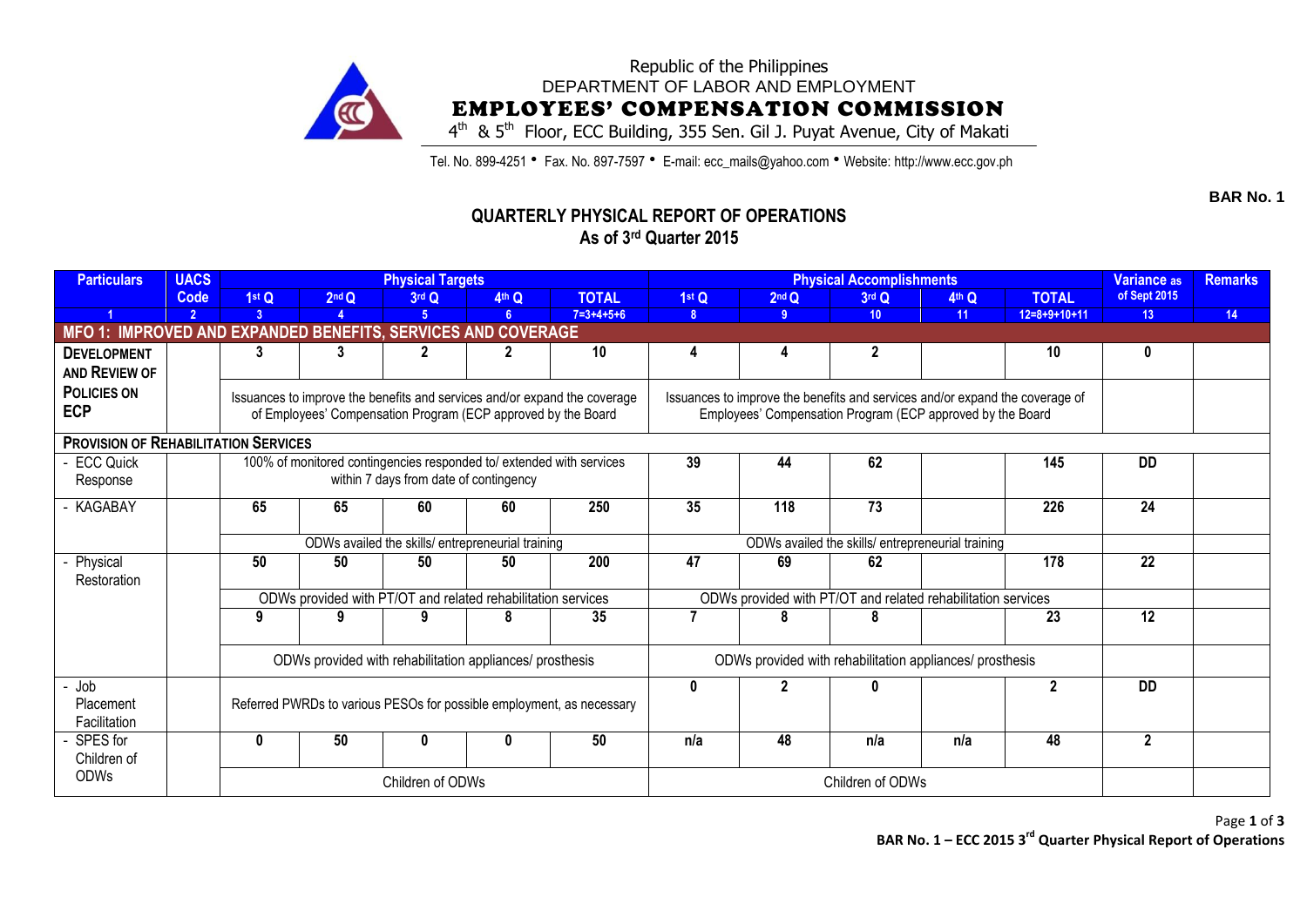| <b>Particulars</b>                                                                                                                                                                             | <b>UACS</b>    |                                                                                                                  |                                                                                             | <b>Physical Targets</b>                                                                     |                                                                                             |                                                                                                 |                                                                                                                 | <b>Variance as</b>                                                                                  | <b>Remarks</b>                                                                                |       |                                                                                                |                                             |                                                                     |
|------------------------------------------------------------------------------------------------------------------------------------------------------------------------------------------------|----------------|------------------------------------------------------------------------------------------------------------------|---------------------------------------------------------------------------------------------|---------------------------------------------------------------------------------------------|---------------------------------------------------------------------------------------------|-------------------------------------------------------------------------------------------------|-----------------------------------------------------------------------------------------------------------------|-----------------------------------------------------------------------------------------------------|-----------------------------------------------------------------------------------------------|-------|------------------------------------------------------------------------------------------------|---------------------------------------------|---------------------------------------------------------------------|
|                                                                                                                                                                                                | Code           | 1st Q                                                                                                            | 2 <sup>nd</sup> Q                                                                           | 3rd Q                                                                                       | 4th Q                                                                                       | <b>TOTAL</b>                                                                                    | 1st Q                                                                                                           | 2 <sup>nd</sup> Q                                                                                   | 3rd Q                                                                                         | 4th Q | <b>TOTAL</b>                                                                                   | of Sept 2015                                |                                                                     |
| $\overline{1}$                                                                                                                                                                                 | $\overline{2}$ | 3 <sup>°</sup>                                                                                                   | $\mathbf{A}$                                                                                | 5 <sup>1</sup>                                                                              | 6 <sup>1</sup>                                                                              | $7 = 3 + 4 + 5 + 6$                                                                             | 8 <sup>°</sup>                                                                                                  | 9                                                                                                   | 10 <sup>1</sup>                                                                               | 11    | $12=8+9+10+11$                                                                                 | 13 <sup>°</sup>                             | 14                                                                  |
| <b>ECP INFORMATION DISSEMINATION</b>                                                                                                                                                           |                |                                                                                                                  |                                                                                             |                                                                                             |                                                                                             |                                                                                                 |                                                                                                                 |                                                                                                     |                                                                                               |       |                                                                                                |                                             |                                                                     |
| No. of IEC<br>materials<br>developed and<br>produced                                                                                                                                           |                | $\mathbf{1}$                                                                                                     | $\mathbf{2}$                                                                                | $\mathbf{2}$                                                                                | 0                                                                                           | 5                                                                                               | 1                                                                                                               | $\boldsymbol{2}$                                                                                    | 1                                                                                             |       | 4                                                                                              | $\mathbf 1$                                 |                                                                     |
|                                                                                                                                                                                                |                |                                                                                                                  |                                                                                             | IEC materials developed and produced                                                        |                                                                                             |                                                                                                 |                                                                                                                 | IEC materials developed and produced                                                                |                                                                                               |       |                                                                                                |                                             |                                                                     |
| No. of ECP<br>advocacy<br>seminars<br>conducted                                                                                                                                                |                | $\overline{95}$<br><b>ECP</b><br>seminars<br>conducted<br>w/6,500<br>participant<br>s from<br>2,875<br>companies | 95<br>ECP<br>seminars<br>conducted<br>W/6,500<br>participants<br>from<br>2,875<br>companies | 95<br>ECP<br>seminars<br>conducted<br>w/6,500<br>participants<br>from<br>2,875<br>companies | 95<br>ECP<br>seminars<br>conducted<br>w/5,500<br>participants<br>from<br>2,375<br>companies | 380<br>ECP<br>seminars<br>conducted w/<br>25,000<br>participants<br>from<br>11,000<br>companies | $\overline{86}$<br><b>ECP</b><br>seminars<br>conducted<br>w/4,018<br>participants<br>from<br>1,925<br>companies | 192<br><b>ECP</b><br>seminars<br>conducted<br>w/9,397<br>participants<br>from<br>3,866<br>companies | 197<br>ECP<br>seminars<br>conducted<br>w/ 9,123<br>participants<br>from<br>4,119<br>companies |       | 475<br>ECP<br>seminars<br>conducted w/<br>22,538<br>participants<br>from<br>9,910<br>companies | 2,462<br>participants<br>1,090<br>companies | Target<br><b>ECP</b><br>seminars<br>conducted<br>reached<br>$(+95)$ |
| <b>MFO 2: APPEALED CASES DISPOSED</b>                                                                                                                                                          |                |                                                                                                                  |                                                                                             |                                                                                             |                                                                                             |                                                                                                 |                                                                                                                 |                                                                                                     |                                                                                               |       |                                                                                                |                                             |                                                                     |
| <b>DISPOSITION OF EC APPEALED CASES</b><br>1.                                                                                                                                                  |                |                                                                                                                  |                                                                                             |                                                                                             |                                                                                             |                                                                                                 |                                                                                                                 |                                                                                                     |                                                                                               |       |                                                                                                |                                             |                                                                     |
| No. of appealed<br>cases disposed<br>as of 20<br>November 2015                                                                                                                                 |                |                                                                                                                  |                                                                                             | 100%<br>Disposition rate by Nov. 20, 2015                                                   |                                                                                             |                                                                                                 | 60%<br>As of EO<br>March 2015                                                                                   | 94%<br>As of EO<br>June 2015                                                                        | 92%<br>As of EO<br>Sept 2015                                                                  |       | 92%<br>As of EO Sept<br>2015                                                                   | 8%                                          |                                                                     |
|                                                                                                                                                                                                |                |                                                                                                                  |                                                                                             |                                                                                             |                                                                                             |                                                                                                 | 31 EC cases<br>disposed out<br>of 52 cases<br>received                                                          | 78 EC cases<br>disposed out<br>of 83 cases<br>received                                              | 90 EC cases<br>disposed out<br>of 98 cases<br>received                                        |       |                                                                                                |                                             |                                                                     |
| 100%<br>No. of appealed<br>cases disposed<br>Disposition rate within PCT<br>as of 20<br>Effective March 9, 2015 - within 20 working days from the time of docketing until the<br>November 2015 |                |                                                                                                                  |                                                                                             |                                                                                             |                                                                                             |                                                                                                 | 100%<br>As of EO<br>March 2015                                                                                  | 100%<br>As of EO<br>June 2015                                                                       | 100%<br>As of EO<br>Sept 2015                                                                 |       | 100%<br>As of EO Sept<br>2015                                                                  | 0                                           |                                                                     |
| disposed within<br>PCT of 30<br>working days                                                                                                                                                   |                |                                                                                                                  |                                                                                             | resolution of the Commission<br>30 working days.                                            |                                                                                             | Cases disposed in March 2015 were received prior to March 9, 2015. Therefore the PCT is         | 31 EC cases<br>disposed<br>within PCT                                                                           | 78 EC cases<br>disposed<br>within PCT                                                               | 90 EC cases<br>disposed<br>within PCT                                                         |       |                                                                                                |                                             |                                                                     |
|                                                                                                                                                                                                |                |                                                                                                                  |                                                                                             |                                                                                             |                                                                                             |                                                                                                 |                                                                                                                 |                                                                                                     |                                                                                               |       |                                                                                                |                                             |                                                                     |